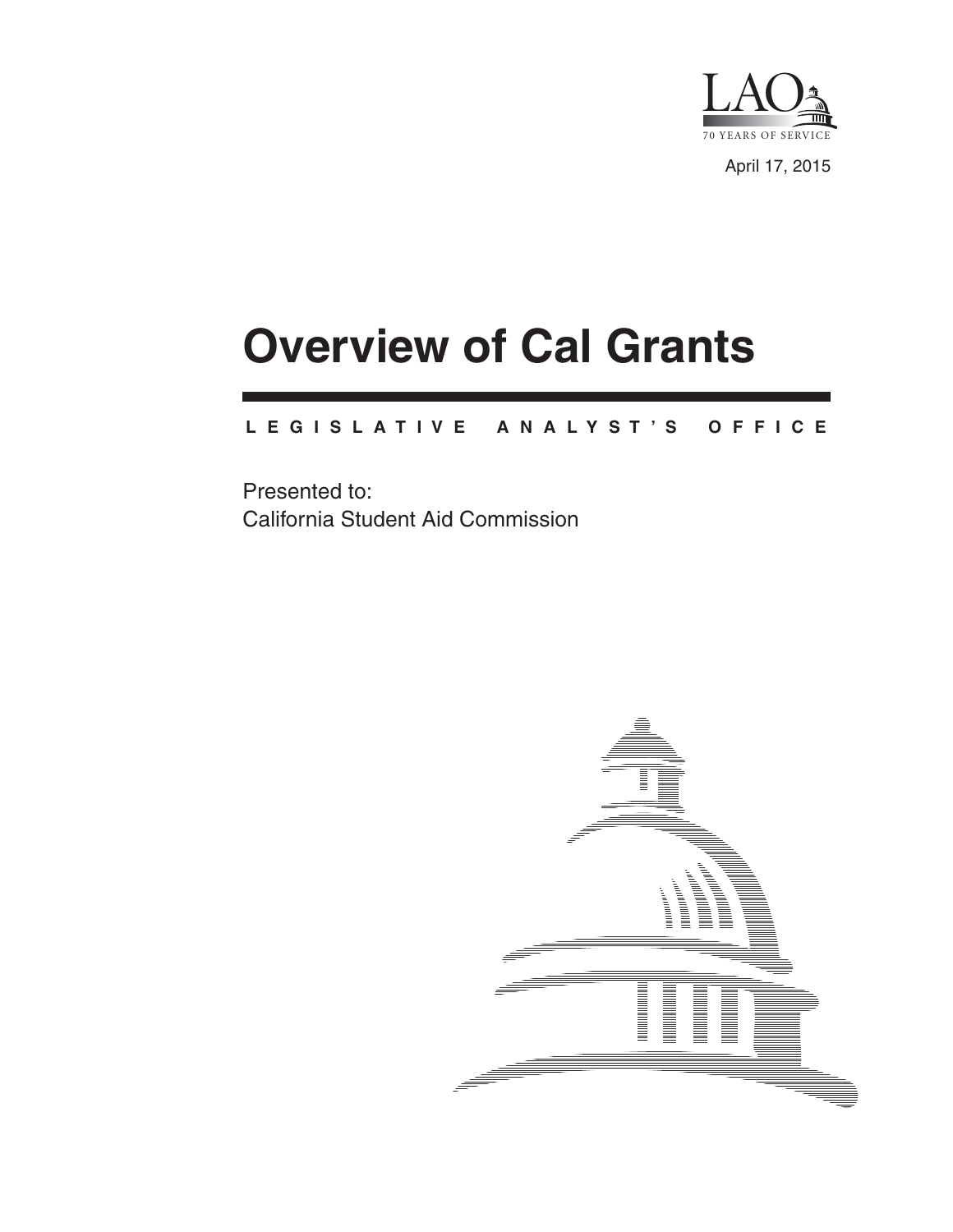

## **Cal Grants in Context**



### **Cal Grants Are One of Many Sources of Financial Aid**

■ Cal Grants comprise 13 percent of the financial aid received by California public college students.

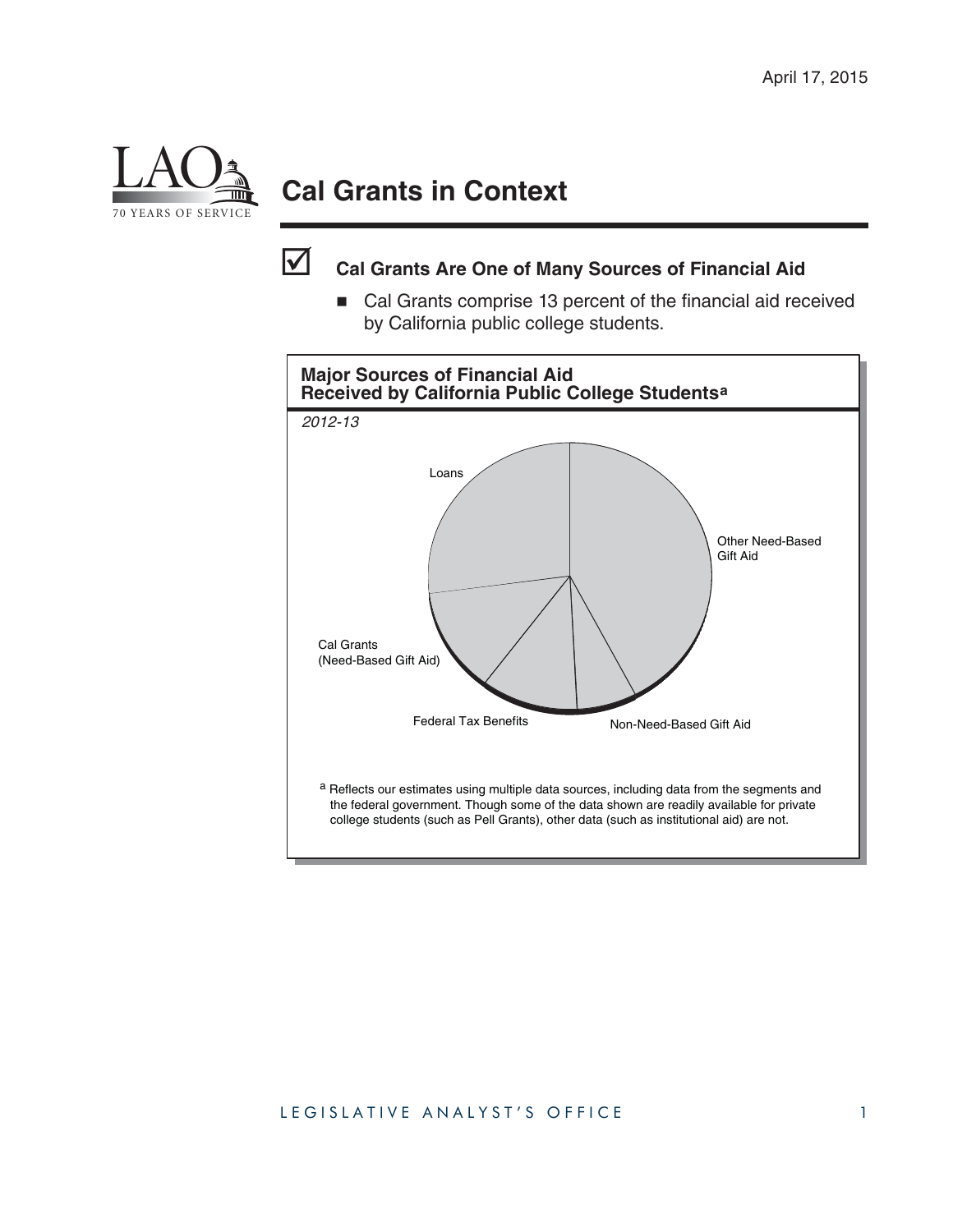

## **Award Amounts**



### **The Cal Grant Program Has Three Types of Awards**

- For Cal Grant A and Cal Grant B, the award amount depends on the type of institution a student attends. The awards cover full tuition at the University of California (UC) and California State University (CSU). In contrast, state law sets different award amounts for students attending private, nonprofit and private, for-profit colleges.
- Cal Grant C awards are for students attending shorter occupational, technical, or vocational programs.

| <b>Cal Grant Award Amounts</b>                                                 |                                                                                                                                                                      |
|--------------------------------------------------------------------------------|----------------------------------------------------------------------------------------------------------------------------------------------------------------------|
| 2014-15                                                                        |                                                                                                                                                                      |
| <b>Cal Grant A</b>                                                             |                                                                                                                                                                      |
| Covers full tuition (\$12,192) at UC.<br>Covers full tuition (\$5,472) at CSU. | Provides tuition awards for up to four years.<br>Covers \$9,084 at nonprofit or WASC-accredited for-profit colleges.<br>Covers \$4,000 at other for-profit colleges. |
| <b>Cal Grant B</b>                                                             |                                                                                                                                                                      |
|                                                                                | Provides up to \$1,648 toward books and living expenses for up to four years.<br>Provides tuition coverage comparable to A award for second through fourth years.    |
| <b>Cal Grant C</b>                                                             |                                                                                                                                                                      |
| WASC = Western Association of Schools and Colleges.                            | Provides up to \$2,462 for tuition and fees for up to two years.<br>Provides up to \$547 for other costs for up to two years.                                        |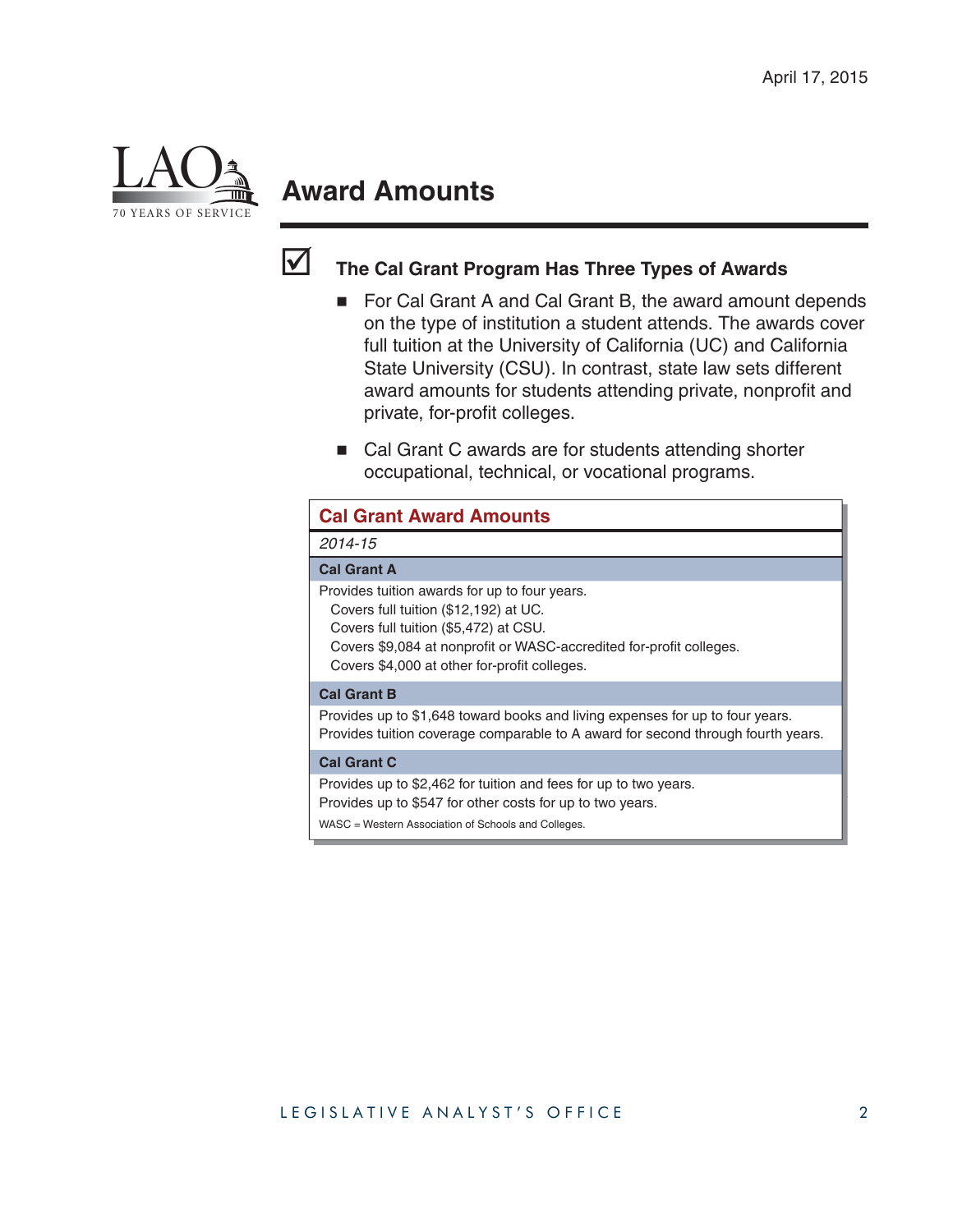

## **Student Eligibility**



#### **Several Different Ways for Students to Qualify for a Cal Grant**

- $\blacksquare$  To qualify for any Cal Grant award, a student must first meet general eligibility criteria. Additional eligibility criteria exist for each type of award.
- State law establishes Cal Grant A and Cal Grant B awards as an entitlement for students meeting certain eligibility criteria. This means the state automatically funds as many students as qualify.
- The state issues a limited number of Cal Grant A and Cal Grant B awards through a competitive program for students not meeting the entitlement program criteria.
- The state also issues a limited number of Cal Grant C awards a competitive basis.

| <b>Cal Grant Student Eligibility</b>                                                                                                                                                                                                                                                                                                                                                                                                                                                                                           |                                                                                                                                                                                                                                                                                     |  |  |
|--------------------------------------------------------------------------------------------------------------------------------------------------------------------------------------------------------------------------------------------------------------------------------------------------------------------------------------------------------------------------------------------------------------------------------------------------------------------------------------------------------------------------------|-------------------------------------------------------------------------------------------------------------------------------------------------------------------------------------------------------------------------------------------------------------------------------------|--|--|
| New Dependent Student Applicants, 2015-16                                                                                                                                                                                                                                                                                                                                                                                                                                                                                      |                                                                                                                                                                                                                                                                                     |  |  |
| <b>General Eligibility</b>                                                                                                                                                                                                                                                                                                                                                                                                                                                                                                     |                                                                                                                                                                                                                                                                                     |  |  |
| Is a California resident.<br>Is a U.S. citizen or eligible noncitizen.<br>Meets U.S. selective service requirements.<br>Attends a qualifying postsecondary institution.<br>Enrolls at least half time.                                                                                                                                                                                                                                                                                                                         | Maintains satisfactory academic progress.<br>Is not in default on any student loan.<br>Does not owe any federal or state grant refunds.<br>Has assets less than \$67,501.<br>Has income less than \$87,201 (Cal Grant A and<br>Cal Grant C) or \$45,801 (Cal Grant B). <sup>a</sup> |  |  |
| <b>A and B Awards</b>                                                                                                                                                                                                                                                                                                                                                                                                                                                                                                          |                                                                                                                                                                                                                                                                                     |  |  |
| <b>High School Entitlement.</b> Must be current high school senior or have graduated from high school<br>within the last year. Minimum high school GPA of 3.0 for A award and 2.0 for B award.<br>Transfer Entitlement. Must be CCC student under age 28 transferring to a four-year school.<br>Minimum college GPA of 2.4.<br><b>Competitive.</b> Must not be eligible for entitlement award. Minimum high school GPA of 3.0 for<br>A award and 2.0 for B award. State law authorizes 22,500 new competitive awards per year. |                                                                                                                                                                                                                                                                                     |  |  |
| <b>C</b> Awards                                                                                                                                                                                                                                                                                                                                                                                                                                                                                                                |                                                                                                                                                                                                                                                                                     |  |  |
| <b>Competitive.</b> Must enroll in occupational, technical, or vocational program at least four months<br>long. No GPA minimum. State law authorizes 7,761 new awards per year.<br>a For a family of four.                                                                                                                                                                                                                                                                                                                     |                                                                                                                                                                                                                                                                                     |  |  |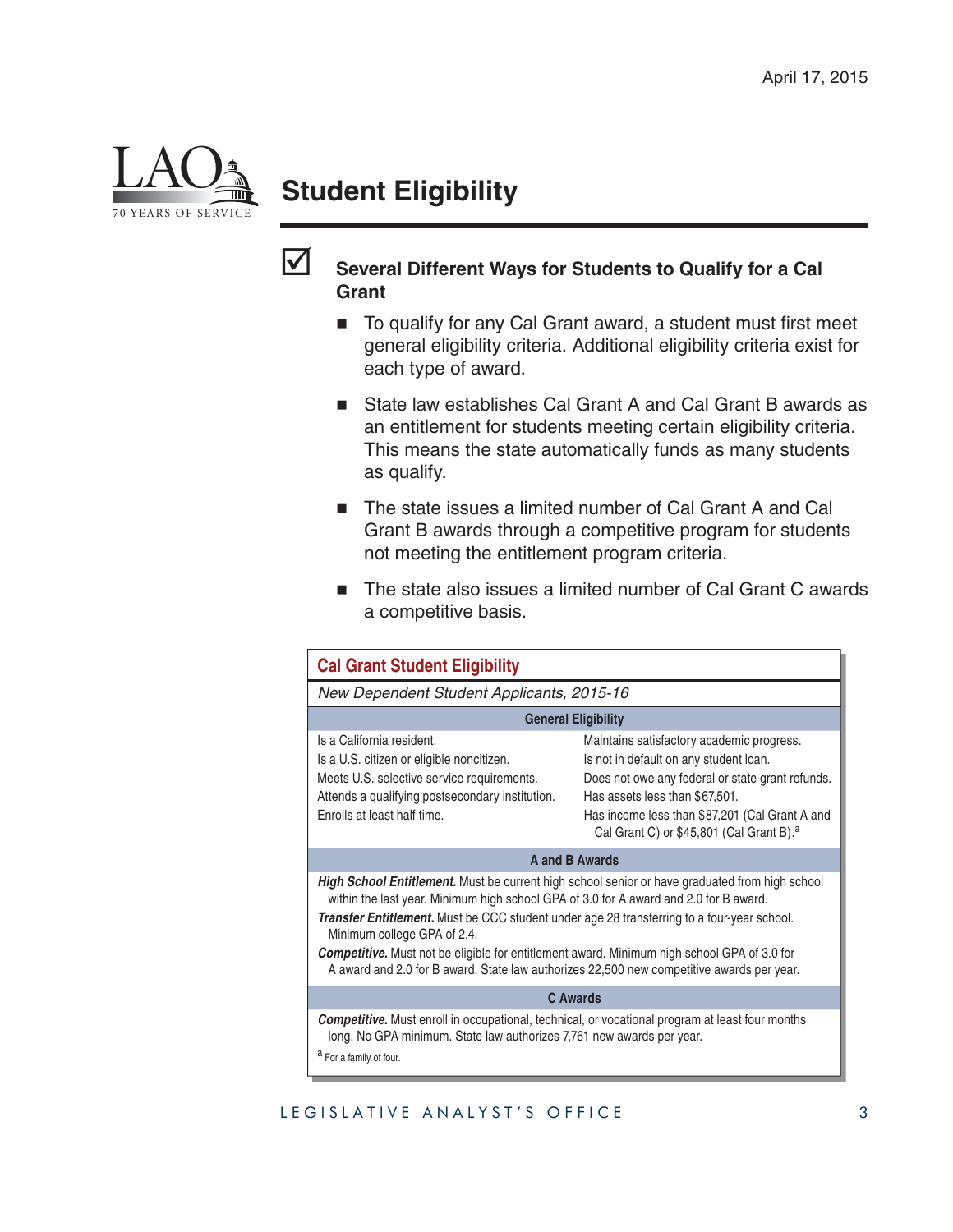

## **Institutional Eligibility**



#### **Students May Use Cal Grant Awards Only at Eligible Institutions**

- **Institutions generally must meet federal financial aid** standards.
- **Institutions must maintain a student loan default rate below** 15.5 percent and a graduation rate above 20 percent. (Institutions with 40 percent or less of undergraduates borrowing federal student loans are exempt from these requirements.)
- **Institutions must report enrollment, persistence, and** graduation data for all students and Cal Grant recipients as well as job placement and earnings data for occupational programs.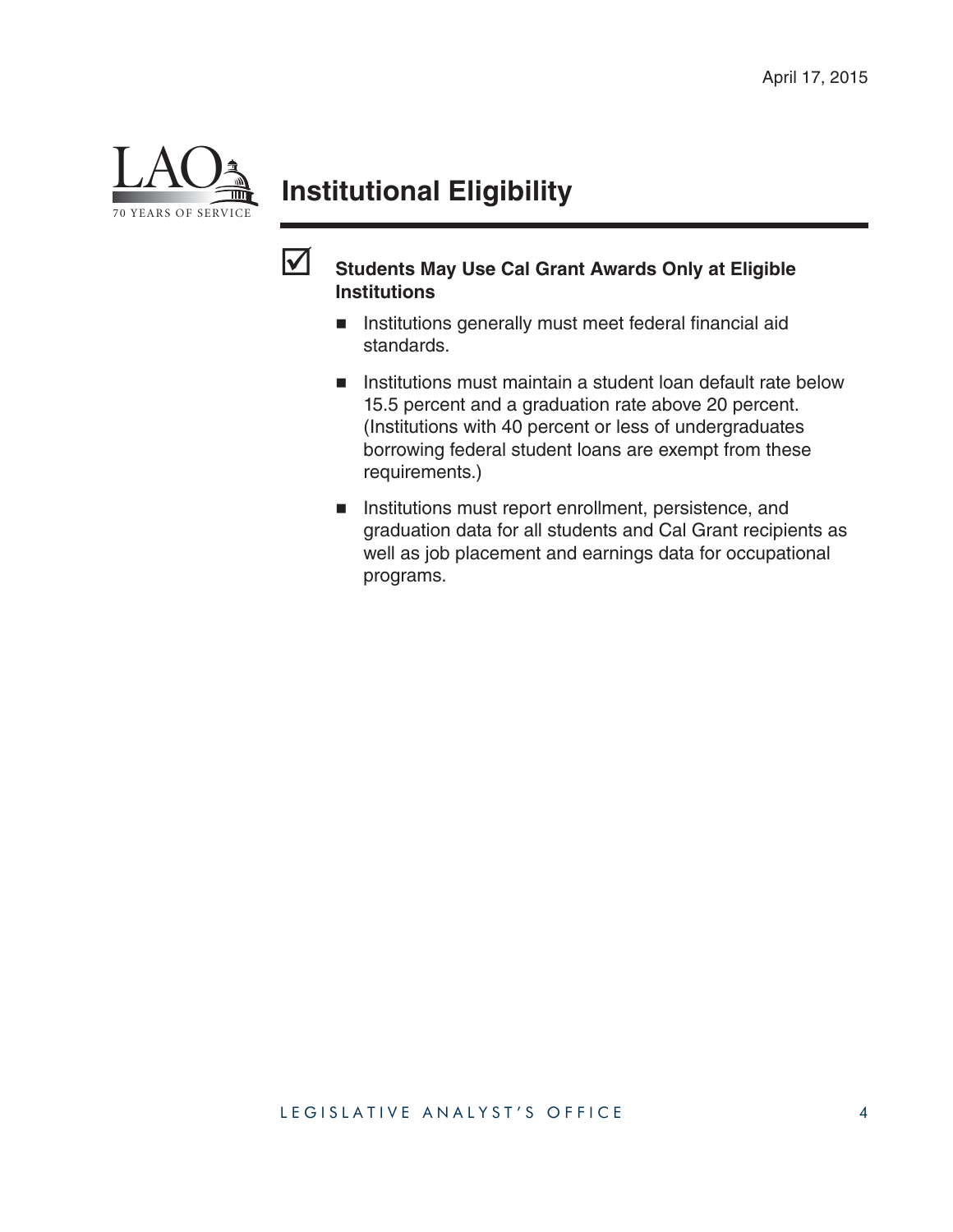

## **Expenditures**

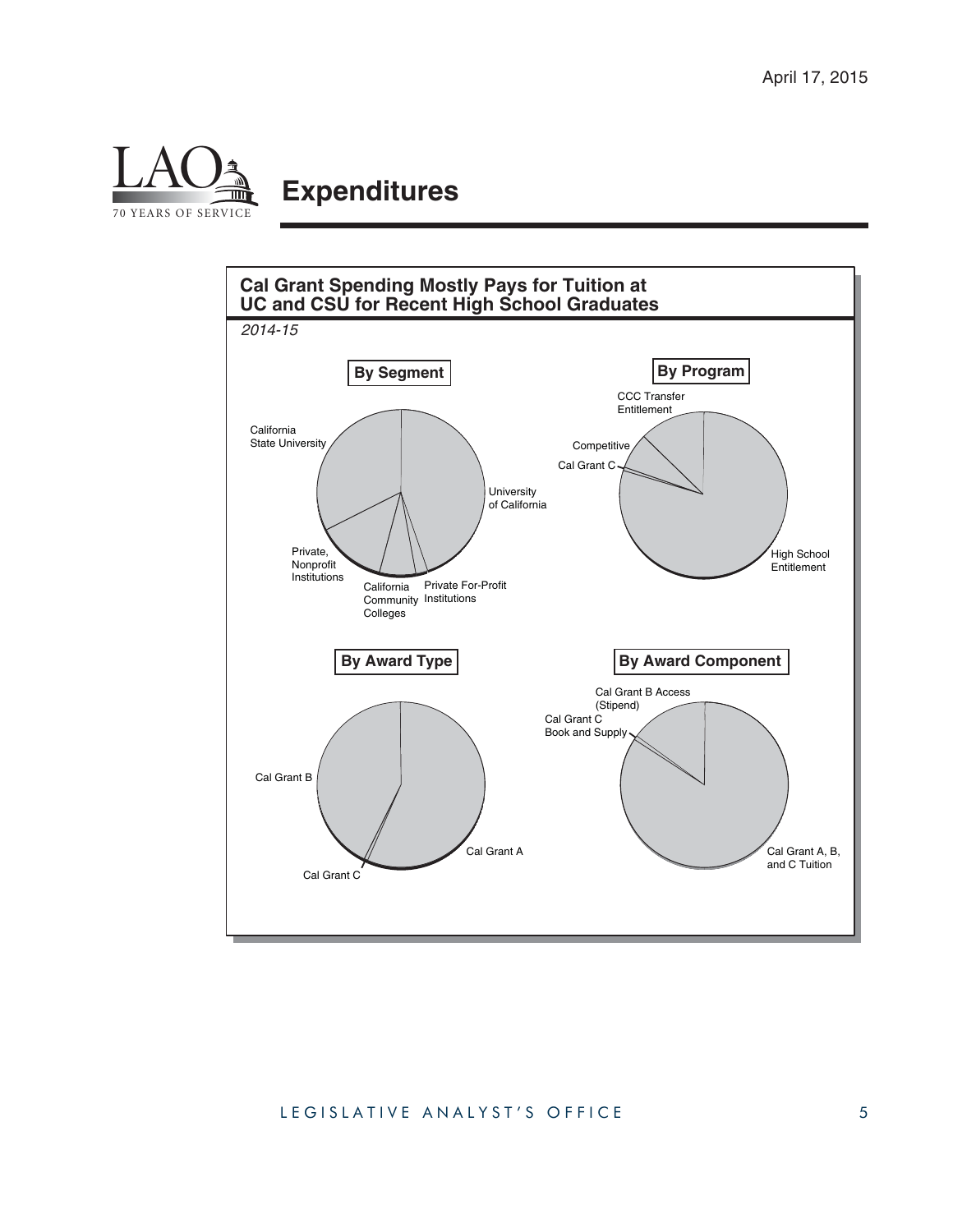

## **Expenditures** *(Continued)*



### **Cal Grant Spending Has Increased Significantly Since 2001**

- Over the last 15 years, Cal Grant expenditures have more than quadrupled—from \$485 million in 2001-02 to a projected \$2 billion in 2015-16.
- Most of the growth is attributable to awards used at UC and CSU. Both the number of awards has increased as well as the amount of each award (due to increases in tuition).

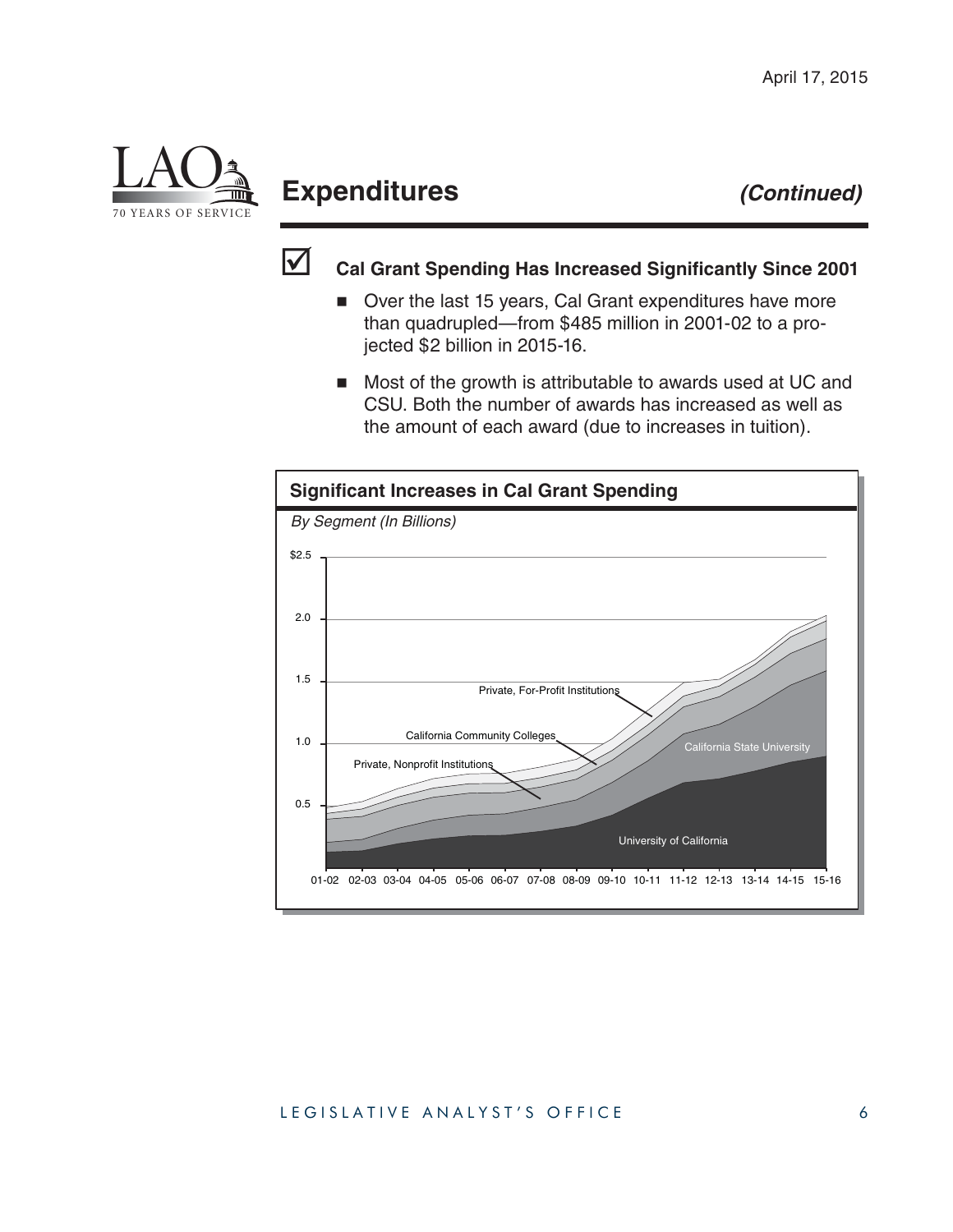

## **Recipients**



#### **Number of Cal Grant Recipients Has Increased Significantly Since 2001**

■ The number of Cal Grant recipients has more than doubled over the last 15 years—from 149,000 in 2001-02 to a projected 360,000 in 2015-16.



Growth has been greatest at the public segments.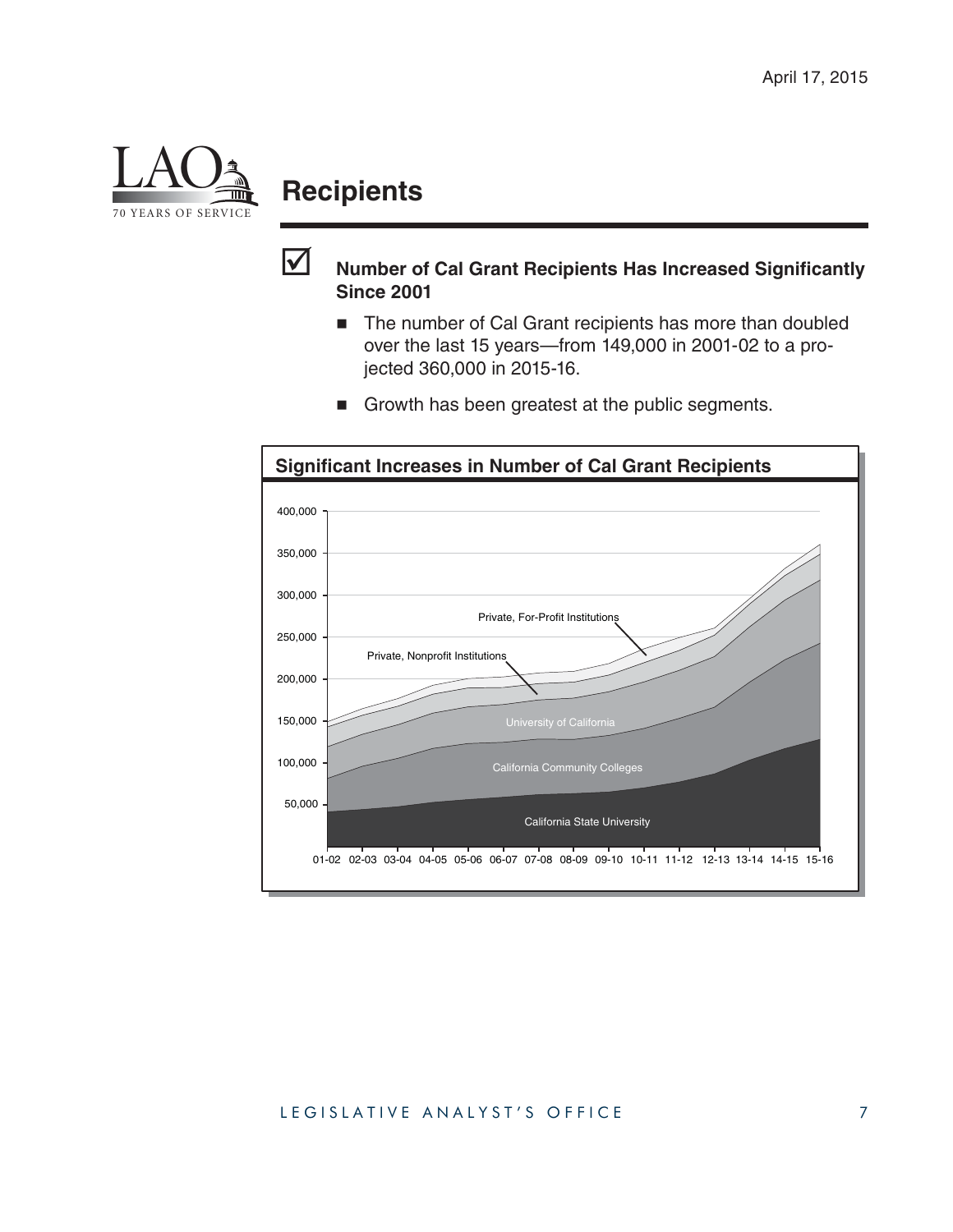

## **Issues for Consideration**



### **Consolidation and Coordination**

- $\blacksquare$  Could the state take a more coherent approach to financial aid by consolidating Cal Grants and other financial aid programs—including Middle Class Scholarships, UC/CSU institutional aid, and CCC Board of Governor fee waivers?
- If not consolidated, could these other aid programs at least be better coordinated with Cal Grants?



#### **Award Amounts**

- What are the advantages and disadvantages of linking Cal Grant A and Cal Grant B award amounts to UC and CSU tuition?
- How should the state determine the Cal Grant A and Cal Grant B award amounts for private, nonprofit colleges and private, for-profit colleges?
- What is the rationale for not providing Cal Grant B recipients with tuition coverage in their first year of college?
- How should the state determine how many competitive awards to provide?
- How should the state determine the award amounts for Cal Grant B and Cal Grant C books and living expenses?



#### Student Eligibility

- Could any of the Cal Grant academic criteria be adjusted to further encourage achievement and progress?
- What is the policy rationale for the Cal Grant income and asset ceilings? Should these ceilings be modified?